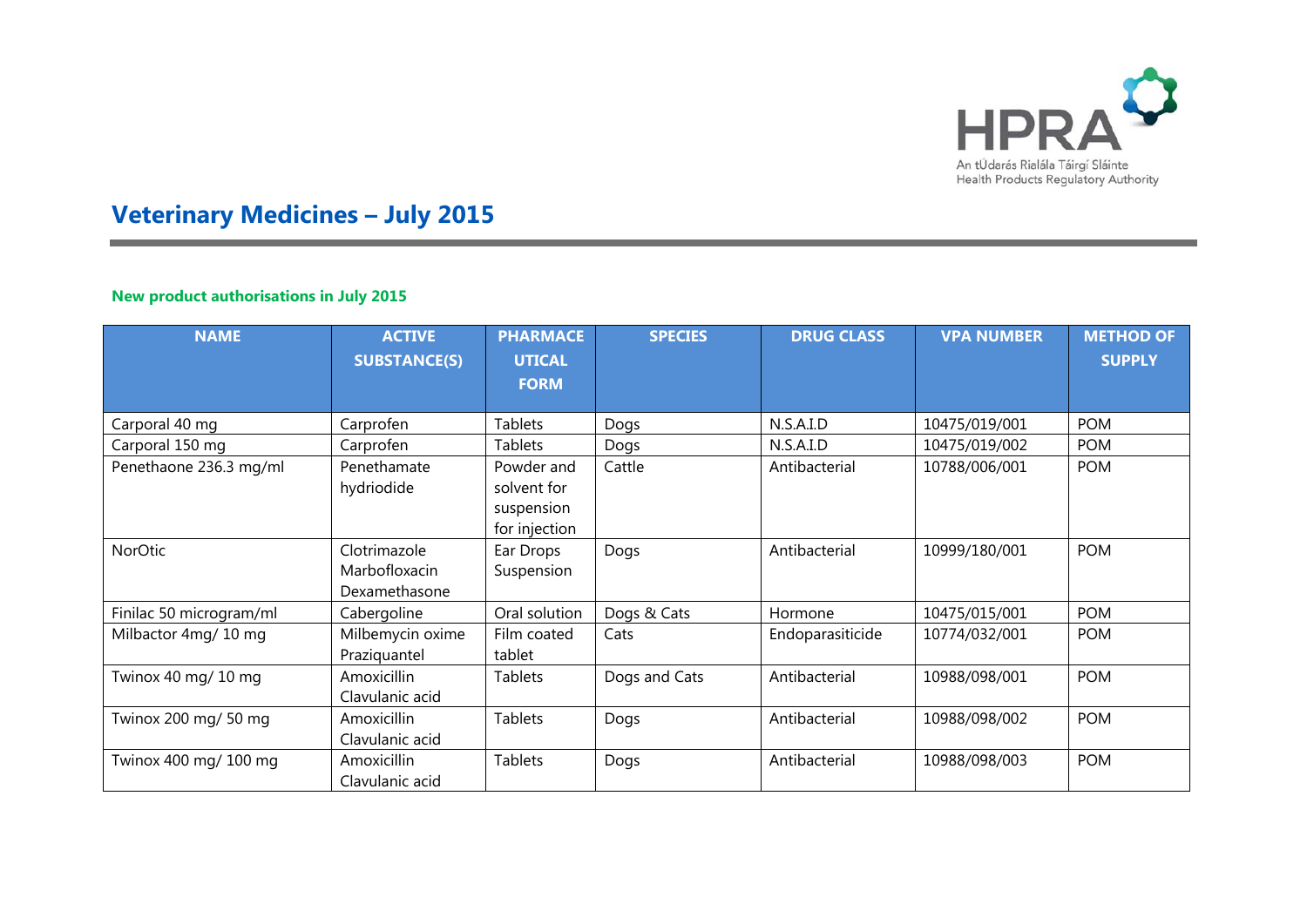

| <b>NAME</b> | <b>ACTIVE</b><br><b>SUBSTANCE(S)</b>    | <b>PHARMACE</b><br><b>UTICAL</b><br><b>FORM</b> | <b>SPECIES</b> | <b>DRUG CLASS</b>      | <b>VPA NUMBER</b> | <b>METHOD OF</b><br><b>SUPPLY</b> |
|-------------|-----------------------------------------|-------------------------------------------------|----------------|------------------------|-------------------|-----------------------------------|
| Multimin    | Zinc<br>Manganese<br>Copper<br>Selenium | Solution for<br>Injection                       | Cattle         | Vitamins &<br>Minerals | 10431/001/001     | <b>POM</b>                        |

#### **Products transferred in July 2015**

| <b>Product Name</b>            | <b>New VPA number</b> | <b>New MAH</b>                  |  |
|--------------------------------|-----------------------|---------------------------------|--|
|                                |                       |                                 |  |
| Hyonate 10mg/ml Solution for   | 10857/080/001         | Merial Animal Health Limited    |  |
| Injection                      |                       |                                 |  |
| Masterflox 40 mg/ml solution   | 10836/003/001         | FATRO S.p.A.                    |  |
| for injection for pigs         |                       |                                 |  |
| Bob Martin Easy to Use Wormer  | 10987/116/001         | <b>Chanelle Pharmaceuticals</b> |  |
| <b>Granules for Small Dogs</b> |                       | Manufacturing Limited           |  |
| Bob Martin Easy to Use Wormer  | 10987/116/002         | <b>Chanelle Pharmaceuticals</b> |  |
| Granules for Large Dogs        |                       | Manufacturing Limited           |  |